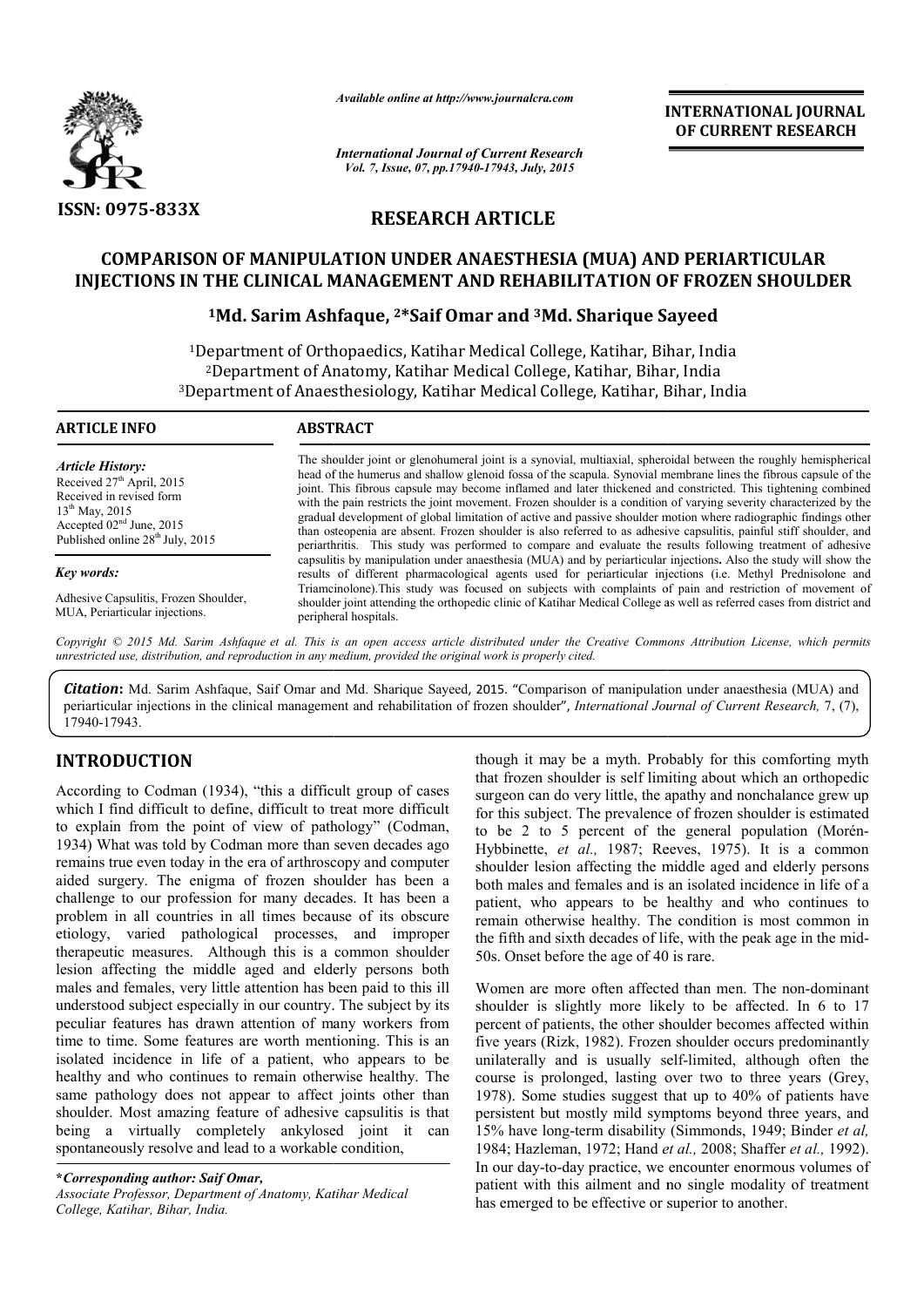## **MATERIALS AND METHODS**

This study was conducted on 50 subjects in the Department of Orthopaedics, Katihar Medical College & Hospital, Katihar after obtaining prior permission from Institutional Ethics Committee (IEC). The cases included in this study were patients with pain and stiffness of shoulder joint without any other pathology. Patients with mild osteoporosis or having tenosynovitis of long head of biceps brachii were also included in the study. Patients having signs and symptoms of adhesive capsulitis of shoulder along with pre-existing Diabetes Mellitus, Rheumatoid Arthritis, Hyperthyroidism, Locked posterior and anterior dislocation and Rotator Cuff Lesions were excluded from the study.

Cases were selected on the basis of medical history followed by shoulder joint examination with special emphasis on glenohumeral joint movement. Relevant laboratory and radiological examinations were conducted. All the patients selected were then treated randomly by Manipulation under Anesthesia (MUA) and by Periarticular Injection (PI)**.** Shoulder mobilization exercises were advised to all the patents during the period of treatment and patients were advised followed up for six months.

#### **Observations**

Results were evaluated on the basis of clinical improvement of certain parameters which are as follows: Pain, Tenderness, Muscular Atrophy and Range of Movement (ROM) of shoulder joint at different planes.

The clinical results were graded as below for quick review**:**

- Good -- No pain, no tenderness present. ROM is equal or comparable with normal limb. No Muscle wasting present.
- Fair -- Mild pain and tenderness may or may not be present. Mild restriction of ROM still present even after 6 months. Muscle wasting may or may not be present.
- Poor -- Gross restriction of movement still present.

In this study out of 50 patients, 20 were treated by MUA and 30 were treated by Periarticular injections – (12 treated by Inj. Triamcinolone and 18 by Inj. Methyl Prednisolone). 20 patients were treated by MUA. In all cases general anaesthesia was administered. The manipulation was done in the sequence of flexion, extension, abduction, adduction, external rotation and internal rotation. Home based active shoulder mobilization exercises were taught previously.

In the meantime analgesics and anti-inflammatory was given. The patients were instructed to begin exercises 3-4 days after MUA. In this study, good results were found in 16 cases and fair results in 4 cases.

| Table I. Age Incidence |    |  |
|------------------------|----|--|
| Average age -          |    |  |
| Age                    | No |  |
| Up to $40$ yrs         | 03 |  |
| $41 - 50$              | 26 |  |
| $51 - 60$              | 18 |  |
| 61-70                  | 02 |  |
| 71 & Above             | 01 |  |
|                        |    |  |

Minimum age - 40 yrs Maximum age - 73 yrs.

#### **Table II. Sex Incidence**

| Male | Female |
|------|--------|
|      |        |

**Table III. Side of Affection**

| Rt. shoulder | Lt. shoulder |
|--------------|--------------|
|              |              |

#### **Table IV. Duration of Disease**

| 23                           |  |  |
|------------------------------|--|--|
| 13                           |  |  |
| 08                           |  |  |
| 06                           |  |  |
| Minimum duration -- 7 days   |  |  |
| Maximum duration -- 8 months |  |  |
|                              |  |  |

The results are as follows:

**Table V. MUA**





**Fig 1. Results of MUA**

**Table VI. Periarticular injections**

Good 23<br>Fair 07

Fair



**Fig 2. Results of Periarticular Injections**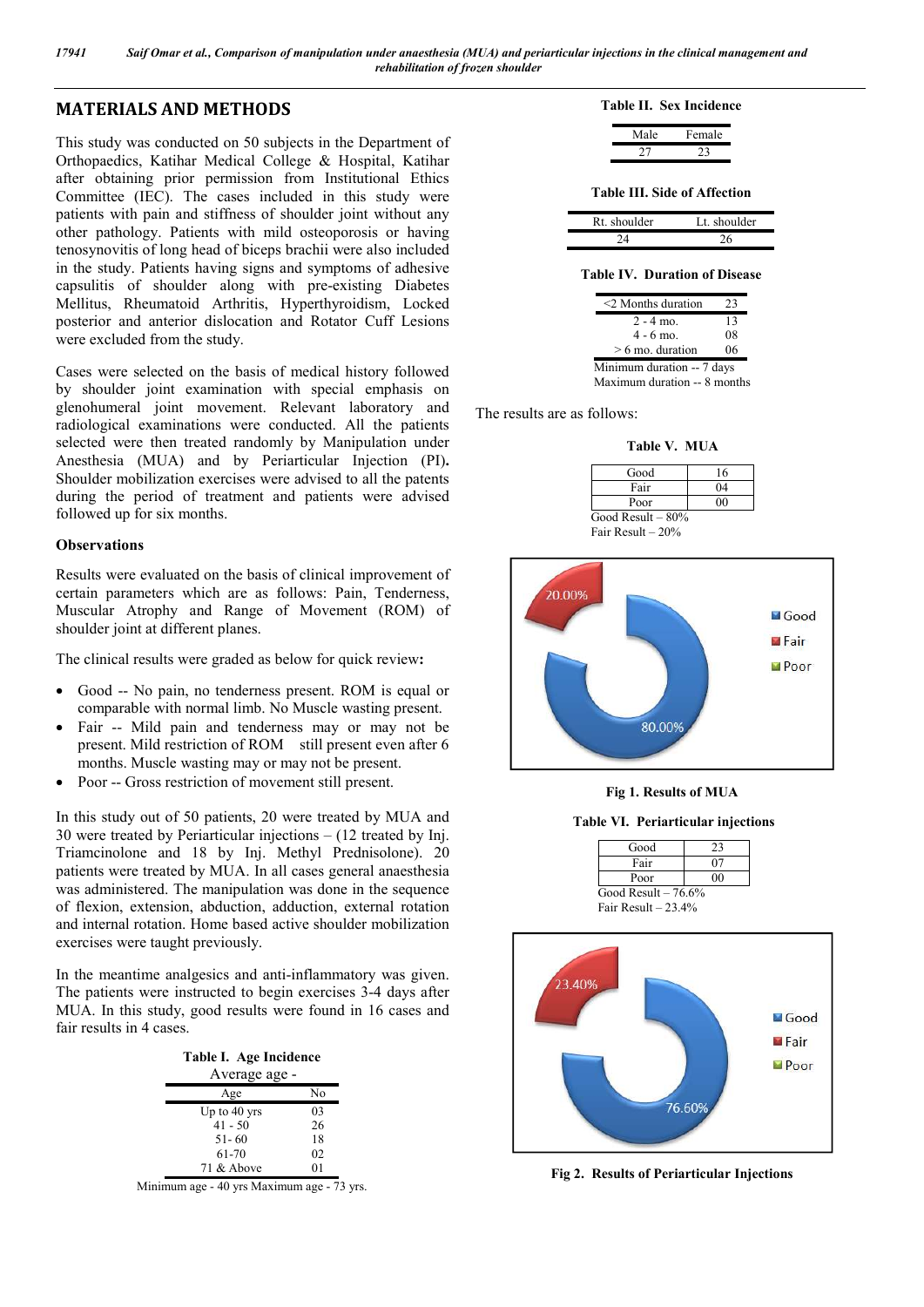

**Fig 3A, 3B, 3C. Before MUA**



**Fig 4A, 4B. Manipulation under Anaesthesia**







**Fig 5A, 5B, 5C: After MUA**



**Fig 6A, 6B: Periarticular injection**